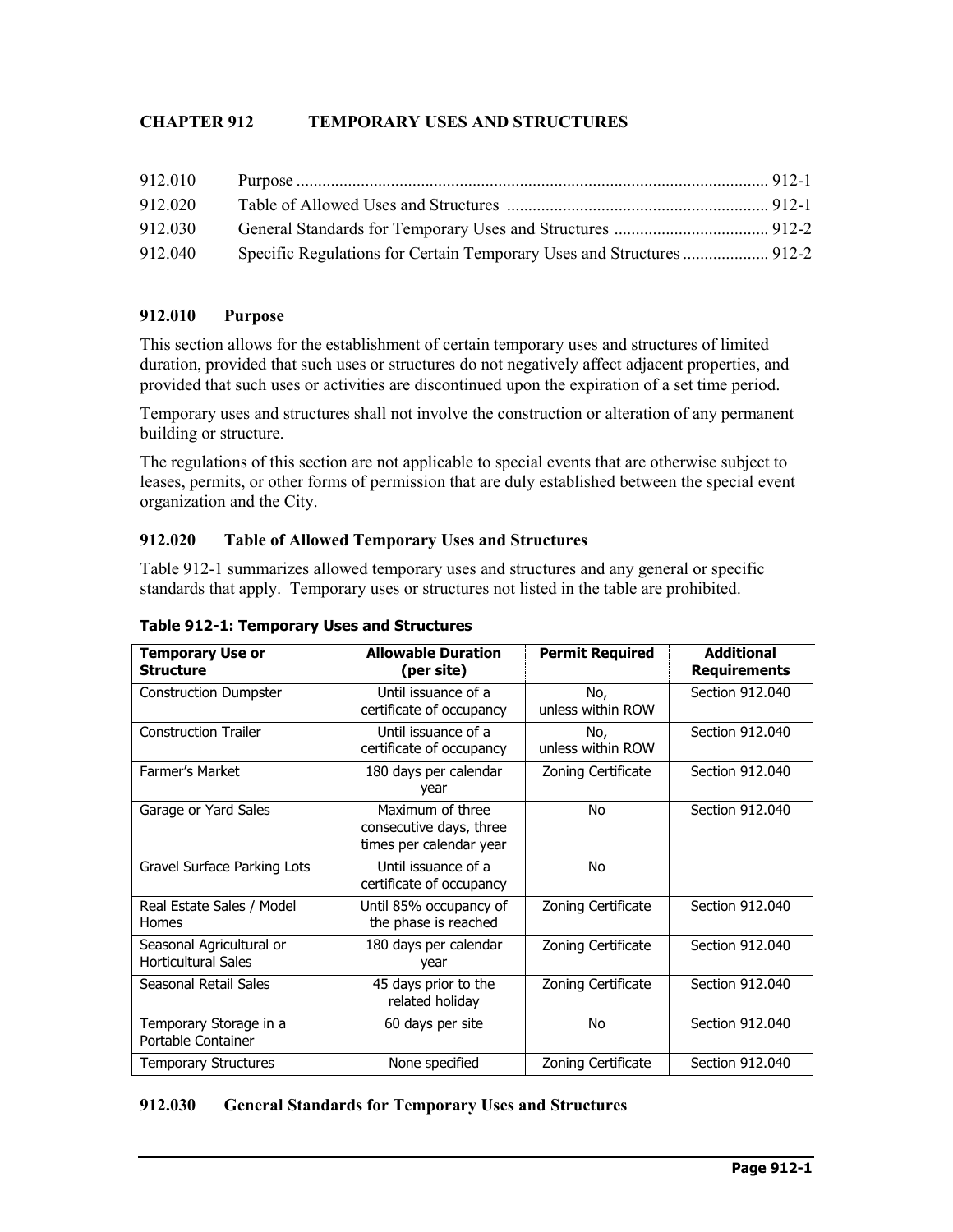Temporary uses or structures shall:

- A. Obtain a zoning certificate from the Community Development Department;
- B. Not be detrimental to property or improvements in the surrounding area or to the public health, safety, or general welfare;
- C. Be compatible with the Principal Use on the site, if applicable;
- D. Not have substantial adverse effects or noise impacts on nearby residential neighborhoods;
- E. Not include permanent alterations to the site;
- F. Not maintain temporary signs associated with the use or structure after the activity ends;
- G. Not violate the applicable conditions of approval that apply to a site or use on the site;
- H. Not interfere with the normal operations of any permanent use located on the property; and
- I. Contain sufficient land area to allow the temporary use, structure, or special event to occur, as well as adequate land to accommodate the parking and traffic movement.
- J. Comply with the sign regulations.

# **912.040 Specific Requirements for Certain Temporary Uses and Structures**

A. Construction Dumpster

Temporary trash receptacles or dumpsters shall comply with the following standards:

- 1. Be located outside public rights-of-way to the extent possible;
- 2. Be located to the side or the rear of the site, to the maximum extent practicable;
- 3. Be located as far as possible from lots containing existing development;
- 4. Not be located within a floodplain or otherwise obstruct drainage flow;
- 5. Not be placed within five feet of a fire hydrant; and
- 6. Not be placed within a required landscaping area where it may destroy landscaped materials.

## B. Construction Trailer

Construction trailers may be permitted on a construction site provided that the trailer is:

- 1. Located on the same site or in the same development as the related construction;
- 2. Not located within a required open space set-aside or landscaping area; and
- 3. Associated with development subject to a valid building permit.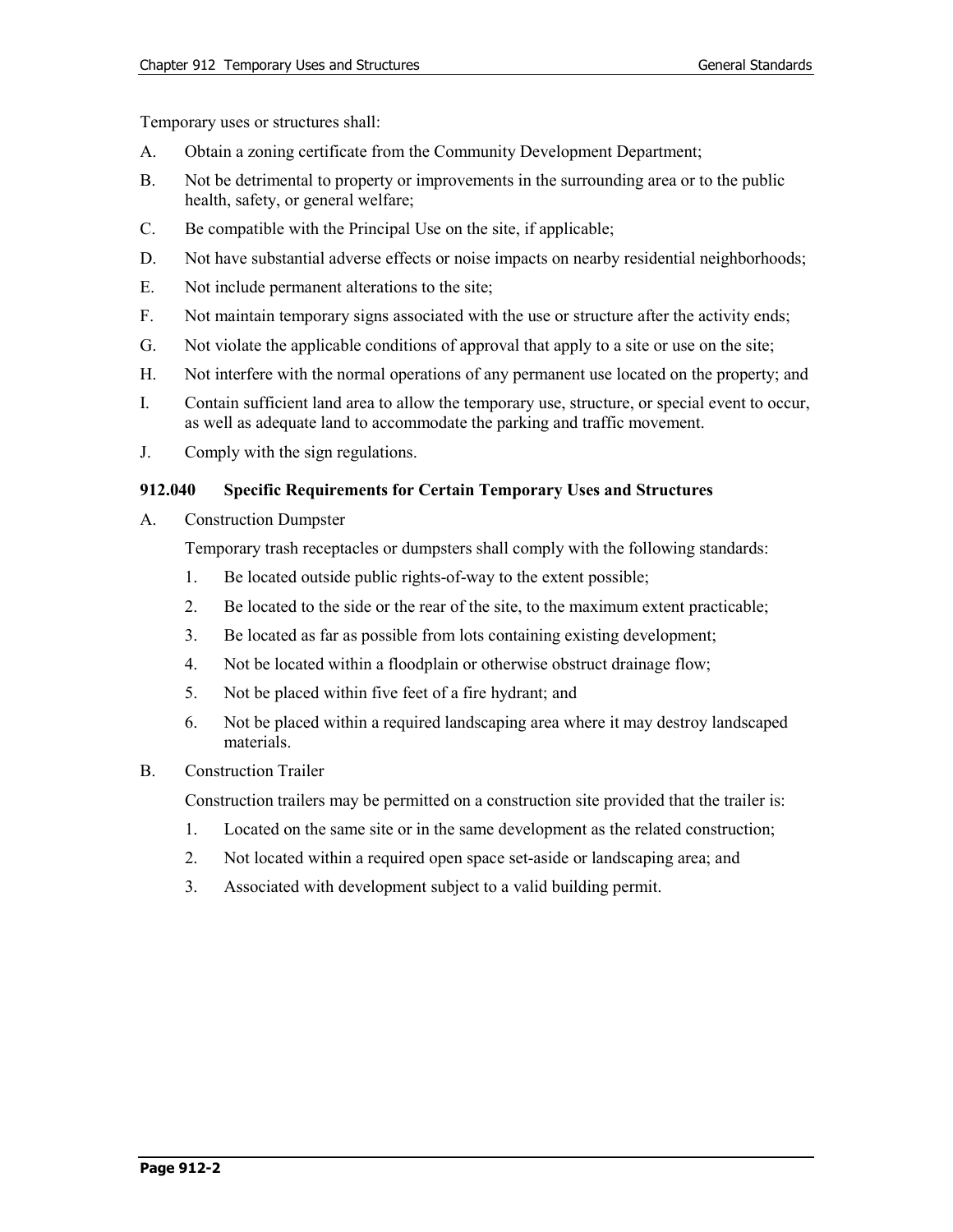C. Garage or Yard Sales

Garage sales may be held on residential property by the owner or resident of that property for no more than three consecutive days on three separate occasions per calendar year. The hours of operation for garage or yard sales are limited to between 7:00 a.m. and 8:00 p.m.

D. Real Estate Sales Office/Model Home

One temporary real estate sales office or model home per builder or developer shall be permitted in a section or phase of a new residential or non-residential development, provided that the use:

- 1. Is located on a lot approved as part of a development agreement;
- 2. Is aesthetically compatible with the character of surrounding development in terms of exterior color, predominant exterior building materials, and landscaping;
- 3. Is operated by a developer or builder active in the same phase or section where the use is located; and
- 4. Is removed or the model home is converted into a permanent residential use once 85 percent occupancy in the section or phase of the development is reached.
- E. Farmers' Market or Seasonal Agricultural or Horticultural Sales

Seasonal agricultural or horticultural sales, including the sale of such items as Christmas trees, pumpkins, seasonal produce, flowers, potted plants and similar agricultural or horticultural products, may be permitted in accordance with the following standards:

- 1. Location
	- a. The property contains an area that will support the proposed temporary sale of products without encroaching into or creating a negative impact on existing vegetated areas, open space, landscaping, traffic movements, or parking-space availability.
	- b. The sale of goods shall not occur within the public right-of-way.
	- c. On property where the owner of the property has provided permission for the seasonal sale of agricultural products.
- 2. Range of Goods Limited

The range of goods or products available for sale shall be limited to products obtained primarily through farming or agricultural activities, including, but not limited to: pumpkins; grains and seed crops; fruits of all kinds; vegetables; nursery, floral, ornamental, and greenhouse products; trees and forest products, including Christmas trees, and firewood; bees and beekeeping products; seafood; and dairy products.

3. Hours of Operation

The hours of operation of the seasonal sale of agricultural products shall be between the hours of 7:00 a.m. and 9:00 p.m., or the same hours of operation as a principal use on the same lot, whichever is more restrictive.

F. Seasonal Retail Sales

Seasonal retail sales may include items such as fireworks that are related to a specific recognized and related holiday or event. Sales are permitted for up to 45 days before the holiday or event.